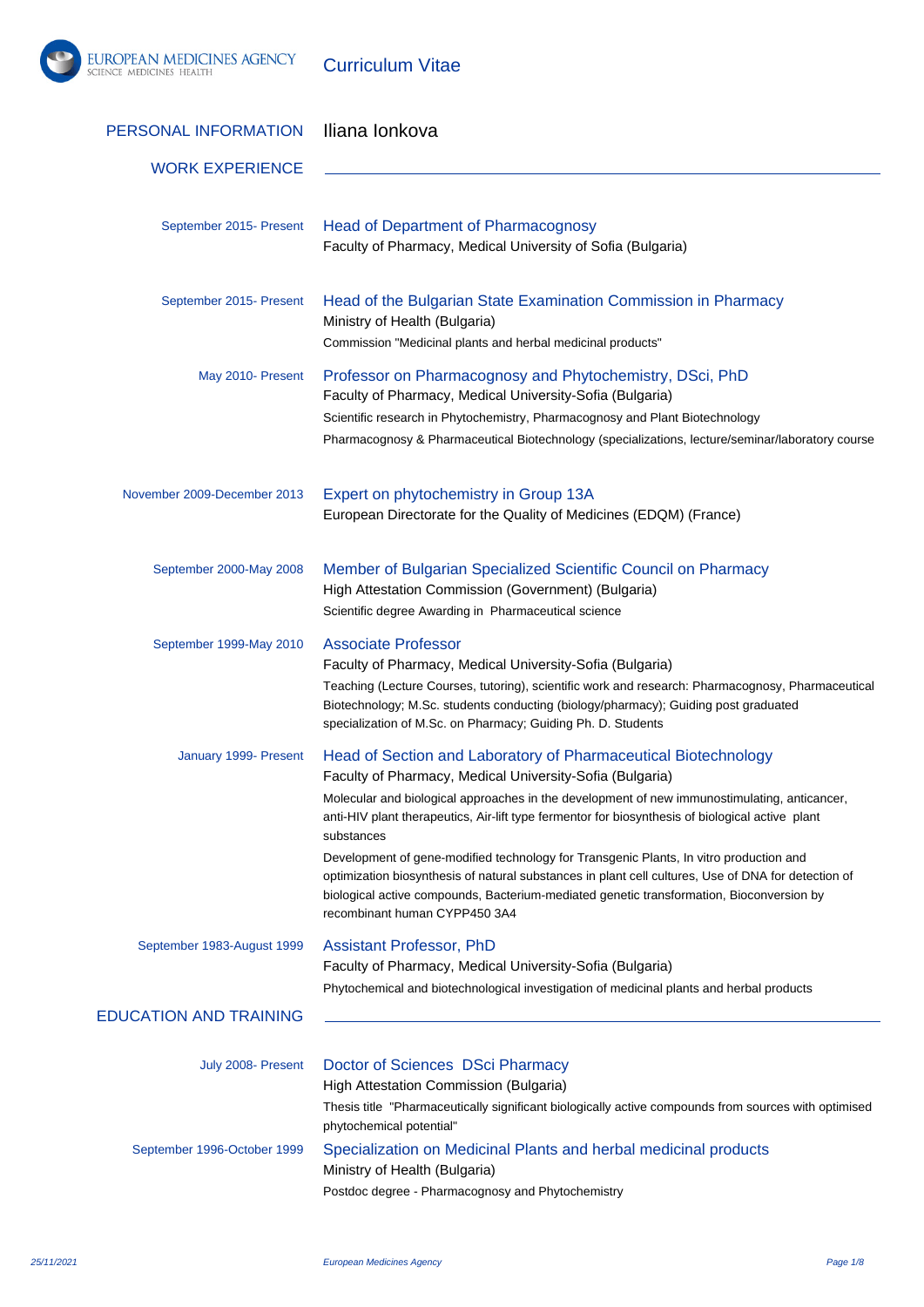| September 1980-December 1983  | Doctor degree PhD Pharmacy<br>High Attestation Commission (Bulgaria)                                                                                                                                              |
|-------------------------------|-------------------------------------------------------------------------------------------------------------------------------------------------------------------------------------------------------------------|
|                               | Thesis title Investigations for saponins, sapogenins and flavonoids of representations of genus<br>Astragalus, spread in Bulgaria                                                                                 |
| September 1975-June 1979      | <b>Master of science Pharmacy</b>                                                                                                                                                                                 |
|                               | Faculty of Pharmacy, Medical University-Sofia (Bulgaria)                                                                                                                                                          |
| <b>ADDITIONAL INFORMATION</b> |                                                                                                                                                                                                                   |
|                               |                                                                                                                                                                                                                   |
| <b>Expertise</b>              | Phytochemical analysis: Isolation, identification techniques for plant natural products (HPLC,<br>LC-MS, UV, GC-MS, IR, NMR, COSY, NOESY etc.)                                                                    |
|                               | Development of technology for biosynthesis of biological active substances                                                                                                                                        |
|                               | Development of analytical methods for control of herbal drugs and herbal drug preparations in a<br>research environment (from 1980 up to now)                                                                     |
|                               | Phytochemical methods development and verification in a laboratory (Member of National<br>Pharmacopoeia Committee, Herbal Drugs)                                                                                  |
| <b>Publications</b>           | Scientific Papers: more than 190, Impact factor over 60, more than 2000 citations                                                                                                                                 |
|                               | Books: 10 (monographies and books, 4 published by Springer Verlag)                                                                                                                                                |
|                               | Reports and published contributions to international congresses: 70                                                                                                                                               |
|                               | Textbooks and teaching materials - 8                                                                                                                                                                              |
|                               | <b>SELECTED PUBLICATIONS</b>                                                                                                                                                                                      |
|                               | Nikolov St., I. Ionkova, D. Panova, H. Budzikiewicz. E. Schroder (1985) Soyasapogenol B from<br>Astragalus angustifolius lam. Comptes rendus de l/Academie Bulgare des Science, 38(7), 875-879                    |
|                               | lonkova I., L. Witte, A. W. Alfermann (1989) Production of alkaloids in transformed root cultures of<br>Datura innoxia, Planta Medica, 55:229                                                                     |
|                               | Doerk.K., I.Ionkova,L.Witte, A.W.Alfermann (1989) Synthesis of tropane alkaloids in hairy root<br>cultures of Datura and Hyoscyamus species, Planta Medica, 55:688                                                |
|                               | lonkova I. (1990), Isolation and HPLC/TLC analyses of major flavonoids from Astragalus aitosensis<br>MB (Fabaceae), Planta Medica, 56: 581                                                                        |
|                               | lonkova I., A.W.Alfermann (1990), Transformation of Astragalus species by Agrobacterium<br>rhizogenes and their saponin production, Planta Medica, 56: 634                                                        |
|                               | lonkova I., St.Ninov,D.Kolev, A.W.Alfermann (1991) Secondary constituents of in vitro cell and<br>transformed root cultures of Althaaaea officinalis L., var Russalka, Malvaceae, Planta Medica, 57(8):<br>A41-42 |
|                               | lonkova I. (1992) Potential of transformed root cultures from Hyoscyamus aureus, for biosynthesis of<br>tropane alkaloids, Biotechnology and Bioeng., Sofia, Vol 6(3), 41-43                                      |
|                               | lonkova I. (1992) Alkaloid production of Hyoscyamus reticulatus plant and transformed root cultures,<br>Biotechnology and bioeng., Sofia, vol.6(2), 50-53                                                         |
|                               | Ninov St., I. Ionkova, D. Kolev, (1992) Constituents from roots of Althaea officinalis, var. Russalka,<br>Malvaceae, Fitoterapia, Ital LXIII, N5: 474                                                             |
|                               | Ionkova I., L. Witte, A. W. Alfermann (1994) Spectrum of tropane alkaloids in transformed roots of<br>Datura innoxia and Hyoscyamus gyoerffyi, cultivated in vitro, Planta Medica, 60 (4): 382-384                |
|                               | lonkova I. (1992) Alternative sources of biological active substances from Althaea officinalis,<br>var.Russalka, Comptes rendus de l'Academie Bulgare des Science, vol. 45, N:9, 137-140                          |
|                               | Ionkova I, Z, Hu, A.W. Alfermann, (1993) Polysaccharide Production by Hairy Root Cultures of Some<br>Higher Medicinal Plants, Planta Medica, 59(7): A 658                                                         |
|                               | Ionkova I., H. Budzikiewicz, A. W. Alfermann, (1993) Cycloartane-Derived Saponin from Transformed<br>Root Cultures of Astragalus mongholocus, Planta Medica, 59(7): A66                                           |
|                               | Tape R., H.Budzikiewicz, Ionkova I., A.W.Alfermann (1994) Triterpene glycosides from transformed<br>root cultures of Astragalus mongholicus Bge, Spectroscopy (IOS Press, USA), 12 (1):1-8                        |
|                               | lonkova I., T. Kartnig (1997) Densitometric determination of cycloartane triterpene saponins from the<br>transformed root cultures of Astragalus mongholics Bge., Die Pharmazie, vol. 52 (3): 218-220             |
|                               | Ionkova I., T. Kartnig, A.W.Alfermann (1997), Cycloartane saponin production in hairy root cultures<br>of Astragalus mongholicus Bge., Phytochemistry, vol. 45, N 8, 1597-1600                                    |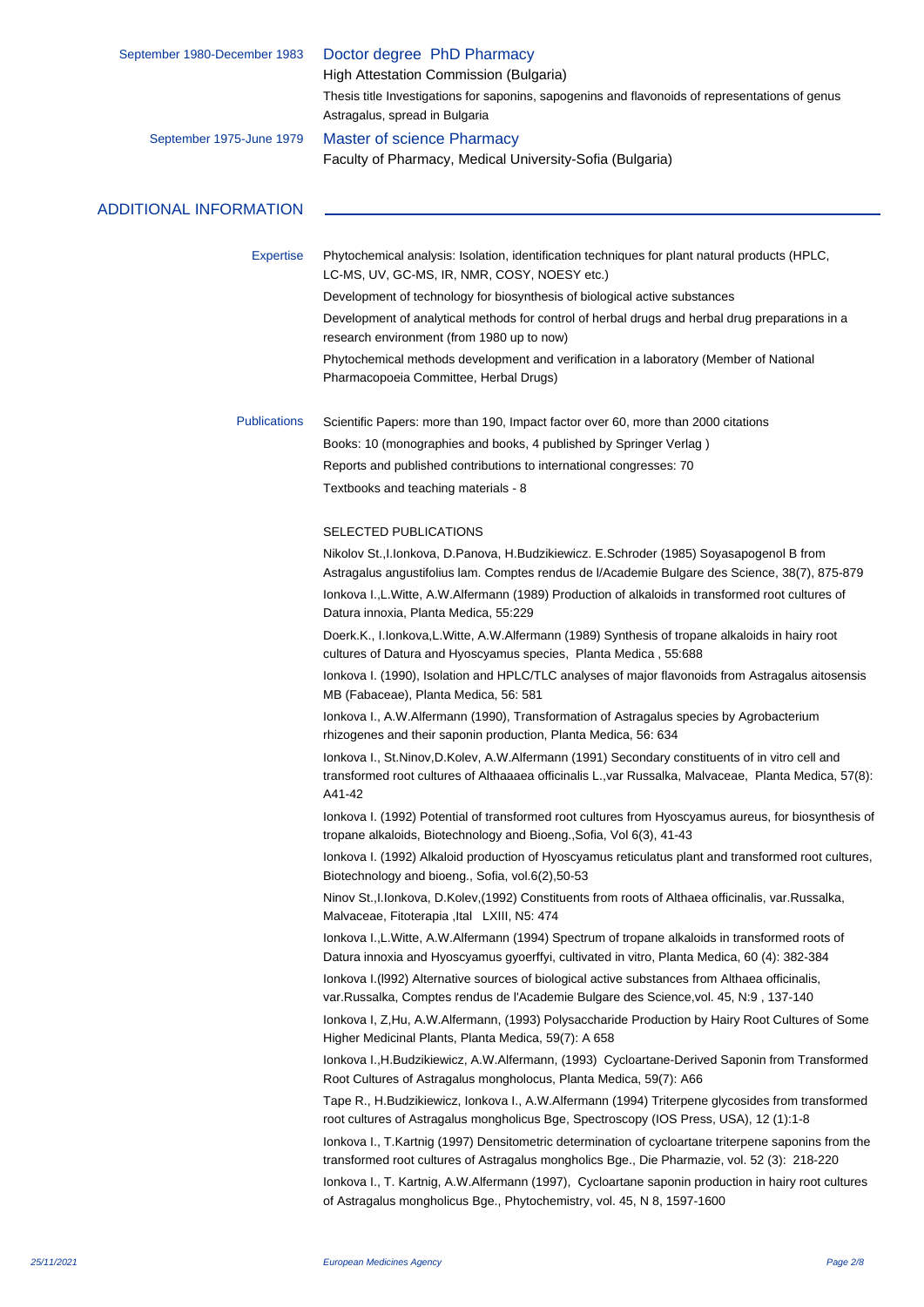Bucar, S. Ninov, I. Ionkova, T. Kartnig, M. Schubert-Zsilavecz, I. Asenov, B. Konuklugil (1998), Flavonoids from Phlomis nissolii, Phytochemistry, vol. 48 (3): 573-575

Ionkova I., A.W.Alfermann (2000), Use of DNA for detection and isolation of Potential Anticancer Agents From Plants, Pharmacy, Sofia, 1-2:10-16

Vasilev N., P. Nedialkov, I. Ionkova and S. Ninov (2004) HPTLC densitometric determination of justicidin B in Linum cultures in vitro, Die Pharmazie, Vol.59(7), p. 528-529

Vasilev N. and I. Ionkova (2004) Lignan accumulation in cell cultures of Linum strictum ssp. strictum L.Acta Pharmaceutica 54 , 347-351 N.

Vasilev and I. Ionkova (2005) Cytotoxic activity of extracts from Linum cell cultures. Fitoterapia 76, 50-53

Vasilev N., G. Momekov, M. Zaharieva, S. Konstantinov, P. Bremner, M. Heinrich, I. Ionkova, (2005), Cytotoxic activity of a podophyllotoxin-like lignan from Linum tauricum Willd, Neoplasma, 5, 425-429

Vasilev N. and I. Ionkova (2005) Lignan production by cell cultures of Linum setaceum and Linum campanulatum. Pharmaceutical Biology, Vol.43, No.6, 1-3

Vasilev N., Elfahmi, R. Boss, O. Kaiser, G. Momekov, S. Konstantinov, Iliana Ionkova (2006), Production of Justicidine B, a Cytotoxic Arylnaphthalene Lignan from Genetically Transformed Root Cultures of Linum leonii, JNP, vol.69 Iss.7, pp 1014-1017

Nikolay P. Vasilev, Iliana I. Ionkova, (2006), Isolation and Structure Elucidation of Aryltetralin Lignans from Linum tauricum ssp. bulgaricum, Pharmacognosy Magazine, vol. 2., Iss. 7, pp.172-177

Konuklugil B., I. Ionkova, N. Vasilev, T. Schmidt, J. Windhovec, E. Fuss, and A. Alfermann, (2007), Lignans from Linum species of sections Sylinum and Linum, Nat. Prod. Research 21, 1-6

Vasilev N., M. Julsing, A. Koulman, C. Clarkson, H. Woenderbag, I. Ionkova, R. Boss, J. Jaroszewski, O. Kaiser, (2006) Bioconversion of deoxypodophyllotoxin into epipodophyllotoxin in E. coli using human cytochrome P450 3A4, J. of Biotechnology, 126, 383-393

Ionkova, I. Antonova, G. Momekov, E. Fuss (2007) Cytotoxic activity of extracts from Bulgarian Linum species, Pharmacognosy Magazine, vol.3, Issue 1:192-195

Ionkova (2007), Biotechnological Approaches for the Production of lignans, Pharmacognosy Reviews, Vol.1, Issue 1, 57-68

Nikolov St., G. Momekov, G. Kitanov, I. Ionkova, I. Krasteva, R. Toshkova, S. Konstantinov, P. Nedialkov, M. Karaivanova, (2007), Exploitation of the Bulgarian flora's biodiversity as a source of antineoplastic agents: current challenges and perspectives, Biotechnology&Biotechnol. Equipment, vol. 21, 4:471-477

Vasilev Nikolay, Rainer Ebel, RuAngelie Edrada, A. Wilhelm Alfermann, Elisabeth Fuss, Iliana Ionkova, Ana Petrova, and Thomas J. Schmidt, (2008), Lignan variability in Linum species of section Syllinum occurring in Bulgaria, Planta Medica, 74: 273-280

Kaiser O., M. Julsing, N. Vasilev, Schneidman-Duhovny, A. Koulman, C. Clarkson, H. Woenderbag, I. Ionkova, H. Wolfson, R. Bos, R. Muntendam, J. Jaroszewski, W. Quax, (2008), Bioconversion of deoxypodophyllotoxin into epipodophyllotoxin in E. coli using human cytochrome P450 3A4, Planta Medica, SL74: 31

Mattijs Julsing, Nikolay Vasilev, Dina Schneidmann-Duhovny, Remco Muntendam, Herman Woerdenbag, Wim Quax, Haim Wolfson, Iliana Ionkova, Oliver Kayser (2008) Metabolic Stereoselectivity of Cytochrome P450 3A4 towards Deoxypodophyllotoxin: in Silico Predictions and

Experimental Validation, Eur J Med Chem., 43(6):1171-1179

Vasilev Nikolay, Rainer Ebel, RuAngelie Edrada, A. Wilhelm Alfermann, Elisabeth Fuss, Iliana Ionkova, Ana Petrova, and Thomas J. Schmidt, (2008), "Metabolic Profiling of Lignan Variability in Linum species of Section Syllinum native to Bulgaria", Planta Medica, 74: 273-280

Ionkova I., I. Antonova, G. Momekov, (2008), Ariltetralin lignan from in vitro cultures of Linum elegans and their cytotoxic activity, Pharmacy, Sofia, 1-4, vol. LV: 18-21

Ionkova I., St. Ninov, I. Antonova, D. Moyankova, T. Georgieva, D. Djilianov (2008), DPPH radical scavenging activity of in vitro regenerated Haberlea rhodopensis Friv. Plants, Pharmacy, Sofia, 1-4, vol. LV: 22-25

Ionkova I., E. Fuss, (2009), Influence of different strains of Agrobacterium rhizogenes on induction of hairy roots and lignan production in Linum tauricum ssp. tauricum, Pharmacognosy Magazine, vol. 4, 17: 14-18

Ionkova I., (2009), Optimization of flavonoid production in cell cultures of Astragalus missouriensis Nutt. (Fabaceae) Pharmacognosy Magazine, vol.4, Issue 18: 92-97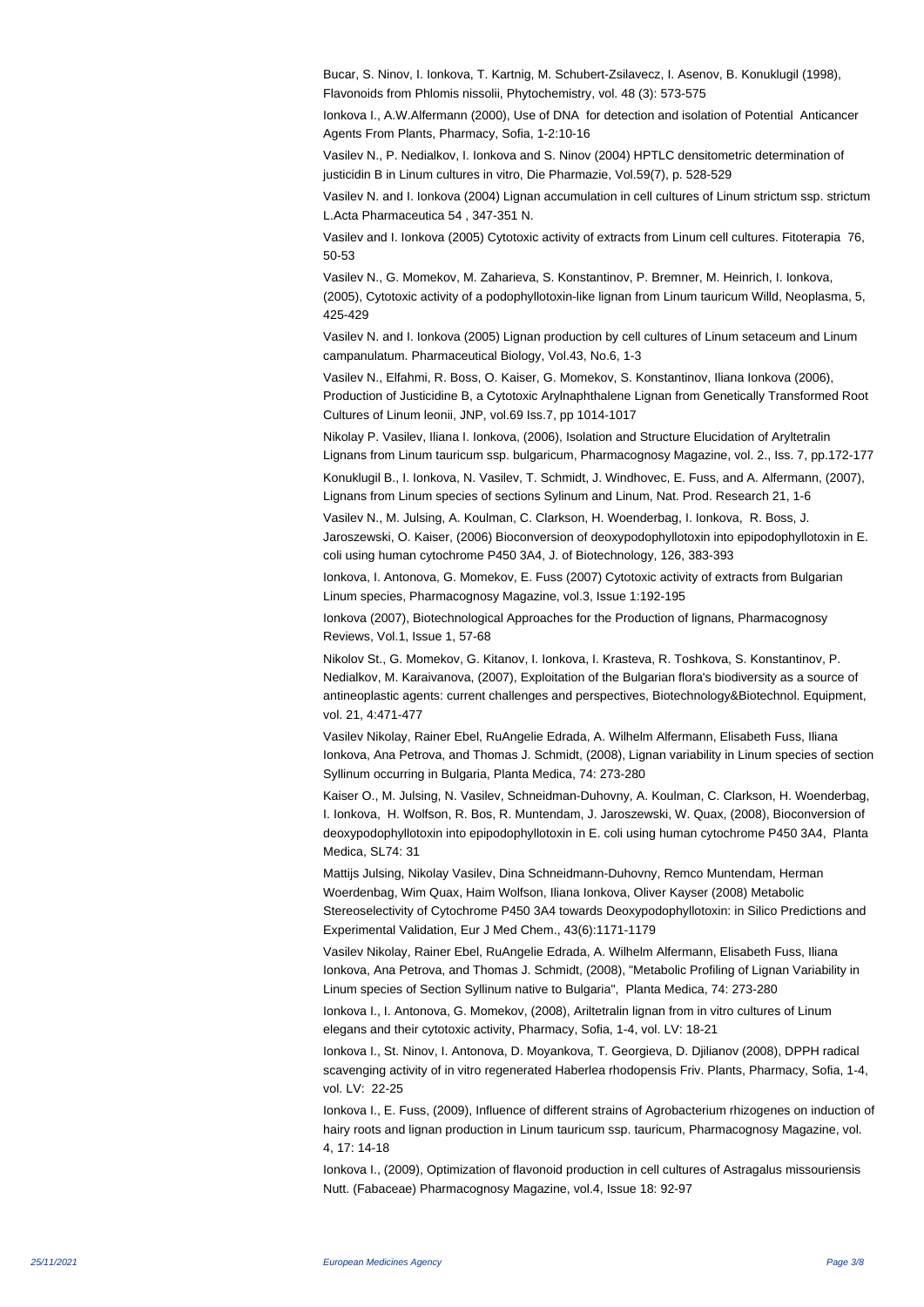Ionkova I., (2009), Anticancer compounds from in vitro cultures of rare medicinal plants, Pharmacognosy Reviews, Vol. 2, Issue 4: 206-218

Ionkova I., (2009), Effect of methyl jasmonate on production of ariltetralin lignans in hairy root cultures of Linum tauricum, Pharmacognosy Research, vol. 2, Issue 2: 102-105

Djiljanov D., S. Ivanov, T. Georgiev, D. Moyankova, Berkov S., G. Petrova, P. Mladenov, N. Christov, N. Hristosova, D. Peshev, M. Tchorbadjieva, V. Aleksieva, A. Tosheva, M. Nikolova, I. Ionkova, W. Van den Ende, (2009) A holistic approach to resurrection plants. Haberlea rhodopensis - a case study, Biotechnol. & Biotechnol. Eq. 23(4): 1414-1416

Ionkova, P. Proksch, (2009), From planta to pharmaca: anticancer agents, Farmacia, vol. LIV, (1-4): 45-56

Ionkova I., I. Antonova, G. Momekov, (2010), Effect of methyl jasmonate on production of ariltetralin lignans in hairy root cultures of Linum thracicum ssp. thracicum, Proceedings of 6th Conference on Aromatic and Medicinal Plants - CMAPSEEC, Antalya April 18-22, Turkey, 536-543

Ionkova I., I. Antonova, G. Momekov, E. Fuss (2010), Production of Podophyllotoxin in Linum linearifolium in vitro cultures, Pharmacognosy Magazine, vol.6 (23): 178-183

Ionkova, G. Momekov, P. Proksch, (2010), Effects of cycloartane saponins from hairy roots of Astragalus membranaceus Bge., cultivated in bioreactor with respect to human tumor cell targets, Fitoterapia (Ital), 81: 447-451

Schmidt T., S. Hemmati, M. Klaes, B. Konuklugil, A. Mohagheghzadeh, I. Ionkova, E. Fuss, A.W. Alfermann, (2010), Lignans in Linum species - Chemodiversity in the light of systematics and phylogeny, Phytochemistry, 71(14-15): 1714-1728

Berkov S., S. Romanic, M. Herrerad, F. Viladomata, C. Codina, G. Momekov, I. Ionkova, J. Bastida, (2010), Antiproliferative and apoptotic alkaloids from Crinum zeylanicum, Phytotherapy Research, vol.25 (11): 1686-1692

Berkov S., M. Nikolova, N. Hristosova, G. Momekov, I. Ionkova, and D. Djiljanov, (2010), GC-MS Profiling of Bioactive Extracts from Haberlea rhodopensis: An Endemic Resurrection Plant, J. of Serbian Chemical Society, Vol. 76, No. 2, p. 211-220 (2011).

Ionkova I., I. Antonova, G. Momekov, (2010), Cytotoxic effects of lignans from in vitro cultures of Linum serbicum on human tumor cell lines, IJCuCh on Cancer, 1.Vol. 1, No. 4: 211-216

Karamalakova Y., I. Ionkova, G. Nikolova, P. Hadjibojeva, A. Tolekova, V. Gadjeva, R. Arora, R. K. Sharma and A. Zheleva, (2010), Comparative err in vitro and ex vitro spectroscopy study of the levels of lipid peroxidation processes in livers and kidneys of mice after treatment by naturallyisolated antioxidants, Trakia J. of science, vol. 8, suppl.2: 137-143

Ionkova (2010), Biotechnology and modern production of plant made pharmaceuticals: anticancer compounds, IJCuCh on Cancer, vol. 1 (4): 237-247

Momekov G., S. Konstantinov, I. Dineva, I. Ionkova, (2011), Justicidin B - a potent arylnaphtalene lignan on human breast cancer derived cell lines, Neoplasma, 58, 4: 320-325

Ionkova (2010), Biotechnological production of valuable plant pharmaceuticals: anticancer agents, "Advances in Bulgarian Science", vol.1 p5

Ionkova, F. Bucar, E. Knauder, D. Milanova, I. Antononva, (2010), C glycosylflavones from Linum thracicum and their DPPH radical-scavenging activity, Proceeding of 25 International Conference on Polyphenols, Montpellier, France.

Ionkova I., (2011) Anticancer lignans - from discovery to biotechnology, Mini-Reviews in Medicinal Chemistry, vol 11, 10: 1-14, IF2011 2.622

Ionkov T., I. Ionkova, G. Momekov, P. Sasheva, (2012) Improvement bioreactor production of cytotoxic saponins in Astragalus membranaceus by combined control of the bioprocesses, Comptes rensdus de l'Academie bulgare des Science, 65 (10): 1447-1454

Ionkov T.,I. Ionkova, P. Sasheva (2012), Strategy to control the production of rare anticancer substances in the endangered plant Linum linearifolium in bioreactor, Indian Journal of Fundamental and Applied Life Sciences (JLS), ISSN: 2231-6345, vol. 2(1): 170-176

Ionkov T., Ionkova I., Sasheva P., (2012), Lignan production by cell suspension of Linum tauricum, Proceeding of the 7th CMAPSEEC, 27-31 May 2012, Subotica, R.Serbia, 338-344

Ionkova I., P. Sasheva, T. Ionkov, G. Momekov, (2013), Linum narbonense: a new valuable tool for biotechnological production of a potent anticancer lignan Justicidine B, Pharmacog. mag. Vol.9 (33), 39-44,

Ionkov Todor, Sasheva Pavlina, Ionkova Iliana, F. Bucar, D. Milanova, (2013) Model based Combined control of the bioprocess for production of C-glycosylflavones from Linum thracicum in bioreactor, Comptes rensdus de l'Academie bulgare des Science, vol. 66, No 1, 139-146,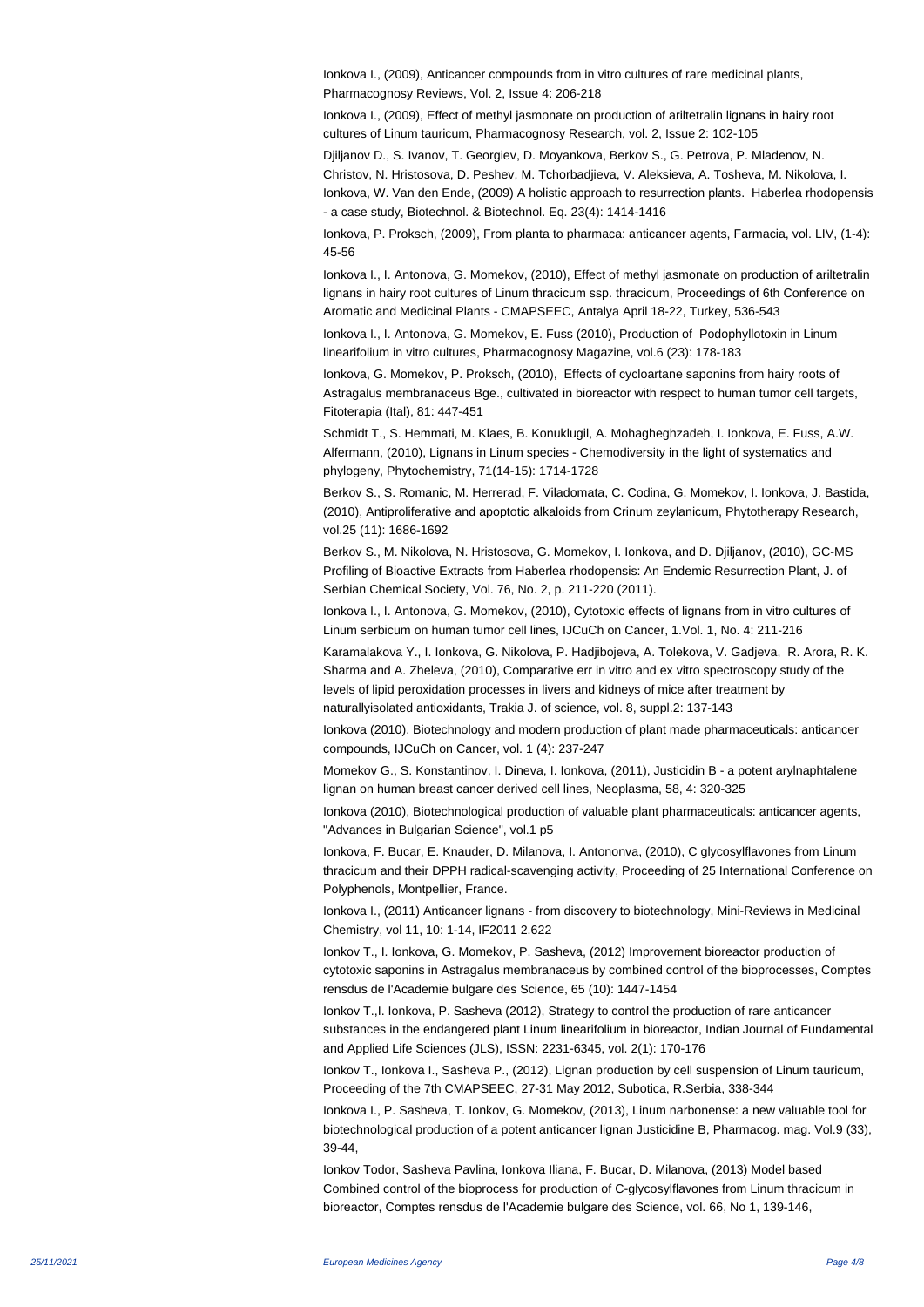Momekov G., I. Ionkova, P. Nedialkov, D. Zheleva-Dimitrova, I. Krasteva, G. Kitanov, St. Nikolov, S. Konstantinov, (2013), Overviewof the oncopharmacological studies of plant-derived natural products conducted at the Facultu of Pharmacy (MU-Sofia), Pharmacia, vol 60, 1: 60-70

Sasheva Pavlina, Gergana Letkarska, Iliana Ionkova, (2013) Biotechnological production of podophyllotoxin and podophyllotoxin-related lignans in cultures of Linum thracicum Degen, Compt. Rendus de l, Academie bulgare des Sciences, vol.66, 10: 1445-1450,

Ilieva Y, Sasheva P, Zhelezova I, Dineva I, Atanasova T, Zaharieva M, Momekov G, Ionkova I, Konstantinov S., (2013) Justicidin B - a potential antineoplastic drug of plant biotechnological origin, Proceeding of AvH, Resources of Danubian region&The possibility of cooperation and utilization, Belgrade, June 12-15, 2013, 154-1162

Ionkova Iliana, Aleksandar Shkondrov, Krasteva Ilina, Todor Ionkov, (2013), Recent progress in phytochemistry, Pharmacology and biotechnology of Astragalus saponins, Phytochemistry Reviews (Springer), 13:343-374, Phytochem Rev (2014) 13:343-374

Zdraveva P., I. Pencheva, I. Krasteva, I. Ionkova (2014) Development and Validation of HPLC Method for Quantitative Estimation of Saponarin in Endangered Species Gypsophila trichotoma, Int. J. of Pharm. Analysis, vol.39 (1):1181-1184

Ilieva Y, Zhelezova I, Atanasova T, Zaharieva M, Sasheva P, Ionkova I, Konstantinov S., (2015) Cytotoxic effect of the biotechnologicallyderived justicidin B on human lymphoma cells, Biotechnology Letters (Elsevier), 36, 2177-2183

Momekov G., D. Yossifov, M.L. Guenova, A. Michova, N. Stoyanov, S. Konstantinov, T. Ionkov, P. Sacheva, I. Ionkova, (2014), Apoptotic mechanisms of the biotechnologically produced arylnaphtalene lignan justicidin B in the acute myeloid leukemia-derived cell line HL-60, Pharmacological Reports (Elsivier), 66: 1073-1076

Sasheva P, Ionkova I, Stoilova N. (2015), Methyl jasmonate induces enhanced podophyllotoxin production in cell cultures of thracian flax (Linum thracicum ssp. thracicum Degen). Natural Product Communications 10(7): 1225-1228.

Ilina Krasteva,Viktor Bratkov, Franz Bucar, Olaf Kunert, Manfred Kollroser, Magdalena Kondeva-Burdina, Iliana Ionkova, (2015), Flavoalkaloids and Flavonoids in Astragalus monspessulanus, Journal of Natural Products, 78, 2565-2571

Krasteva I., A. Shkondrov, I. Ionkova, P. Zdraveva (2016), "Advances in phytochemistry, pharmacology and biotechnology of Bulgarian Astragalus species" Phytochemistry Reviews, 15(4), 567-5906.

Simeonova Rumyana, Vessela Vitcheva, Ilina Krasteva, Petranka Zdraveva, Spiro Konstantinov, Iliana Ionkova, (2016), Antidiabetic and antioxidant effects of saponarin from Gypsophila trichotoma on streptozotocin-induced diabetic normotensive and hypertensive rats, Phytomedicine, 23, 483-490.

Yancho Zarev, Kenn Foubert, Vera Lucia de Almeida, Roel Anthonissen, Esameldin Elgorashi, Sandra Apers, Iliana Ionkova, Luc Verschaeve and Luc Pieters, 2017, Antigentoxic prenilated flavonoids from stem bark of Erythrina latissima, Phytochemistry 141, 140-146 Zdraveva, P., P. Popova, A. Shkondrov, I. Krasteva, I. Ionkova. Investigation of in vitro cultures of Astragalus monspessulanus L. Comptes rendus de l'Academie bulgare des Sciences, 2017, 79(8), 1181-1136.

Shkondrov A., I. Krasteva, F.Bucar, O. Kunert, M. Kondeva-Burdina, I. Ionkova. A new tetracyclic saponin from Astragalus glycyphyllos L. and its neuroprotective and hMAO-B inhibiting activity. Natural Product Research, 2018

Shkondrov A., I. Krasteva, F.Bucar, O. Kunert, M. Kondeva-Burdina, I. Ionkova. Flavonoids and saponins from two Bulgarian Astragaalus species and their neuroprotective activity. Phytochemistry letters, 2018 26: 44-49

Krasteva I, Shkondrov A, Ionkova I, Zdraveva P. Advances in phytochemistry, pharmacology and biotechnology of Bulgarian Astragalus species. Phytochemistry Reviews. 2016; 15(4): 567-590.

Yancho Zarev, Kenn Foubert, Iliana Ionkova, Sandra Apers, and Luc Pieters, 2017, Isolation and structure elucidation of glycosylated colchicinoids from the seeds of Gloriosa superba by LC-DAD-SPE-NMR, JNat.Prod., 80: 1187-1191

Zdraveva P, Popova P, Shkondrov A, Krasteva I, Ionkova I. Production of 7-sterols from in vitro root cultures of endangered Gypsophila trichotoma. Natural Products Communications. 2017; 12(2): 155-156.

Zdraveva P, Popova P, Shkondrov A, Krasteva I, Ionkova I. Investigation of in vitro cultures of Astragalus monspessulanus L. Comptes Rendus de l'Academie Bulgare des Sciences. 2017; 70(8): 1131-1136.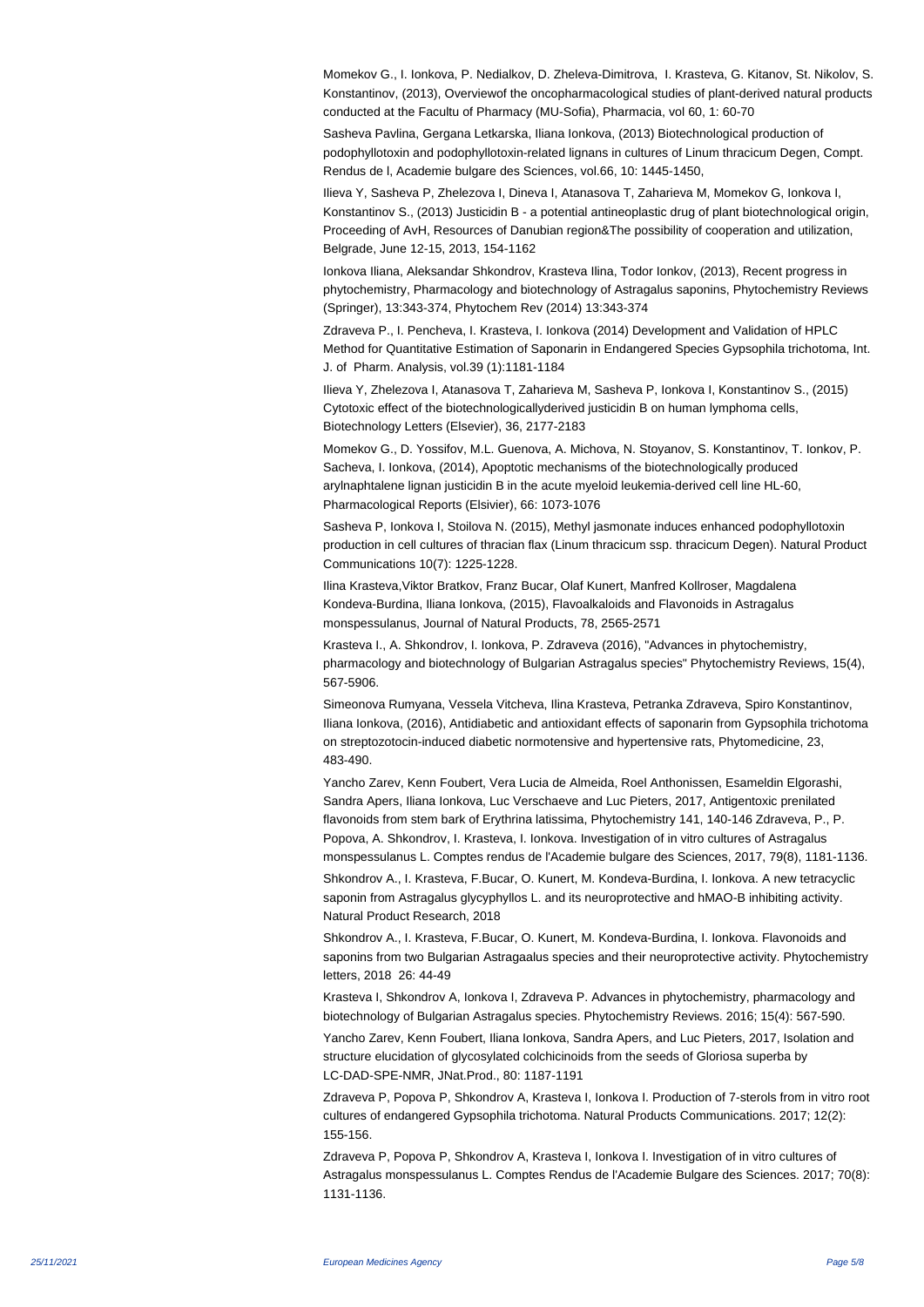Shkondrov A., I. Krasteva, F.Bucar, O. Kunert, M. Kondeva-Burdina, I. Ionkova, A new tetracyclic saponin from Astragalus glycyphyllos L. and its neuroprotective and hMAO-B inhibiting activity. Natural Product Research, 2020; 34(4): 511-517

Kondeva-Burdina, M., Shkondrov, A., Simeonova, R., Vitcheva, V., Krasteva, I., & Ionkova, I. (2018). In vitro/in vivo antioxidant and hepatoprotective potential of defatted extract and flavonoids isolated from Astragalus spruneri Boiss.(Fabaceae). Food and Chemical Toxicology, 111, 631-640.

Yancho Zarev, Kenn Foubert, Paul Cos, Louis Maes, Esameldin Elgorashi, Sandra Apers, Iliana Ionkova, Luc Pieters, 2019, HPLC-DAD-SPE-NMR isolation of tetracyclic spiro-alkaloids with antiplasmodial activity from the seeds of Erythrina latissima. Nat. Prod. Res., pp. 1-4.

Mincheva I. M. Zaharieva, D. Batovska, H. Najdenski,I. Ionkova, E. Kozuharova, 2019, Antibacyterial activity of extracts from Potentilla reptans L., Pharmazia 66(1): 7-11.

Yancho Zarev, Pavlinka Popovaa, Kenn Foubert, Sandra Apers, Arnold Vlietinck, Luc Pieters and Iliana Ionkova, 2019, Biotransformation to Produce the Anticancer Compound Colchicoside using cell suspension cultures of Astragalus vesicarius plant species, Natural Product Communications, Vol. 14, No. 1, 27-29

Kozuharova E., Ionkova I. & Raimondo F. M. (2019). Invasive alien species: potential cheap resources of plant substances for medicinal use. Flora Mediterranea 29: 13-25

Kozuharova E., Ionkova I. & Spadaro V. (2019). Xanthium strumarium L. - a potential cheap resource of plant substances for medicinal use. Flora Mediterranea 29: 93-102.

Shkondrov, A., Krasteva, I., Ionkova, I., Popova, P., Zarev, Y., Mihaylova, R., & Konstantinov, S. Production of saponins from in vitro cultures of Astragalus glycyphyllos and their antineoplastic activity. Biotechnology & Biotechnological Equipment, 2019; 33(1): 1413-1418.

Kondeva-Burdina M, Doytchinova I, Krasteva I, Manov V, Ionkova I. Hepato-, neuroprotective effects and QSAR studies on flavoalkaloids and flavonoids from Astragalus monspessulanus. Biotechnology & Biotechnological Equipment, 2019; 33(1): 1434-1443.

Popov G, Shkondrov A, Kondeva-Burdina M, Manov V, Krasteva I. ffect of a purified saponins' mixture from stragalus glycyphylloides on rat hepatocytes", Comptes rendus de l'Academie bulgare des Sciences, 2020 - in press

Yancho Zarev, Pavlinka Popova, Kenn Foubert, Iliana Ionkova, Luc Pieters, (2020), Comparative LC-MS analysis of tropolone alkaloids from in vitro cultures and native sources of Gloriosa superba by Kendrick mass defect plots Phytochemical Analysis, 1-11.

Georgieva, A., Popov G, Shkondrov A, Toshkova R, Krasteva I, Kondeva-Burdina M, Manov V (2020). Antiproliferative and antitumour activity of saponins from Astragalus glycyphyllos on myeloid Graffi tumour. Journal of Ethnopharmacology, 267, 113519.

Vasilev Hristo, Karel Smejkal, Christian Schulze Gronover, Young Hae Choi, Dirk Prufer, Dagmar Jankovska, Iliana Ionkova, (2021), Flavonol glycosides from aerial parts of Astragalus thracicus Griseb., Phytocmistry Letters, 41:119-122

Pavlinka Popova, Yancho Zarev, Iliana Ionkova, (2021) Biotransformation of quercetin, kaempferol and apigenin to monoglycosylated derivatives by in vitro suspension cultures of Astragalus vesicarius ssp. Carniolicus, Pharmacia 68(2): 307-311

Shkondrov A, Krasteva I, Kozuharova E, Ionkova I (2021 - in press) Chemical composition of essential oil in fruits of Xanthium strumarium L. Biotechnology and Biotechnological Equipment. http://dx.doi.org/10.1080/13102818.2021.1986426

## BOOKS/CHAPTERS

Budzikiewicz H., P.Kormali, I.Ionkova (1992) The stereochemistry of Astragalus saponins (A new sapogenine from Astragalus aitosensis Ivanisch.), In: Essays on Science, H.Said (ed.), Hamdard Fondation Pakistan, Karachi, 75-83

Ionkova I. and A.W.Alfermann (1994) Althaea officinalis L. (Marsh mallow): In vitro cultures and production of biological active compounds, In: Biotechnology in Agriculture and Foresty, Medicinal and Aromatic plants, VII, (ed. Y.P.S.Bajaj), Springer Verlag,Berlin, Heidelberg, 13-42

Ionkova I. (1995) In vitro cultures and formation of secondary metabolites in Astragalus, In: Biotechnology in Agriculture and Foresty, Medicinal and Aromatic Plants, VIII, (ed. Y.P.S.Bajaj), Springer Verlag, Berlin, Heidelberg, 97-138

Ionkova I. (1999) Genetic transformation in Astragalus spp., In: Biotechnology in Agriculture and Forestry vol. 45, Transgenic Medicinal Plants (ed. YPS Bajaj), Springer Verlag, Berlin, Heidelberg, 55-72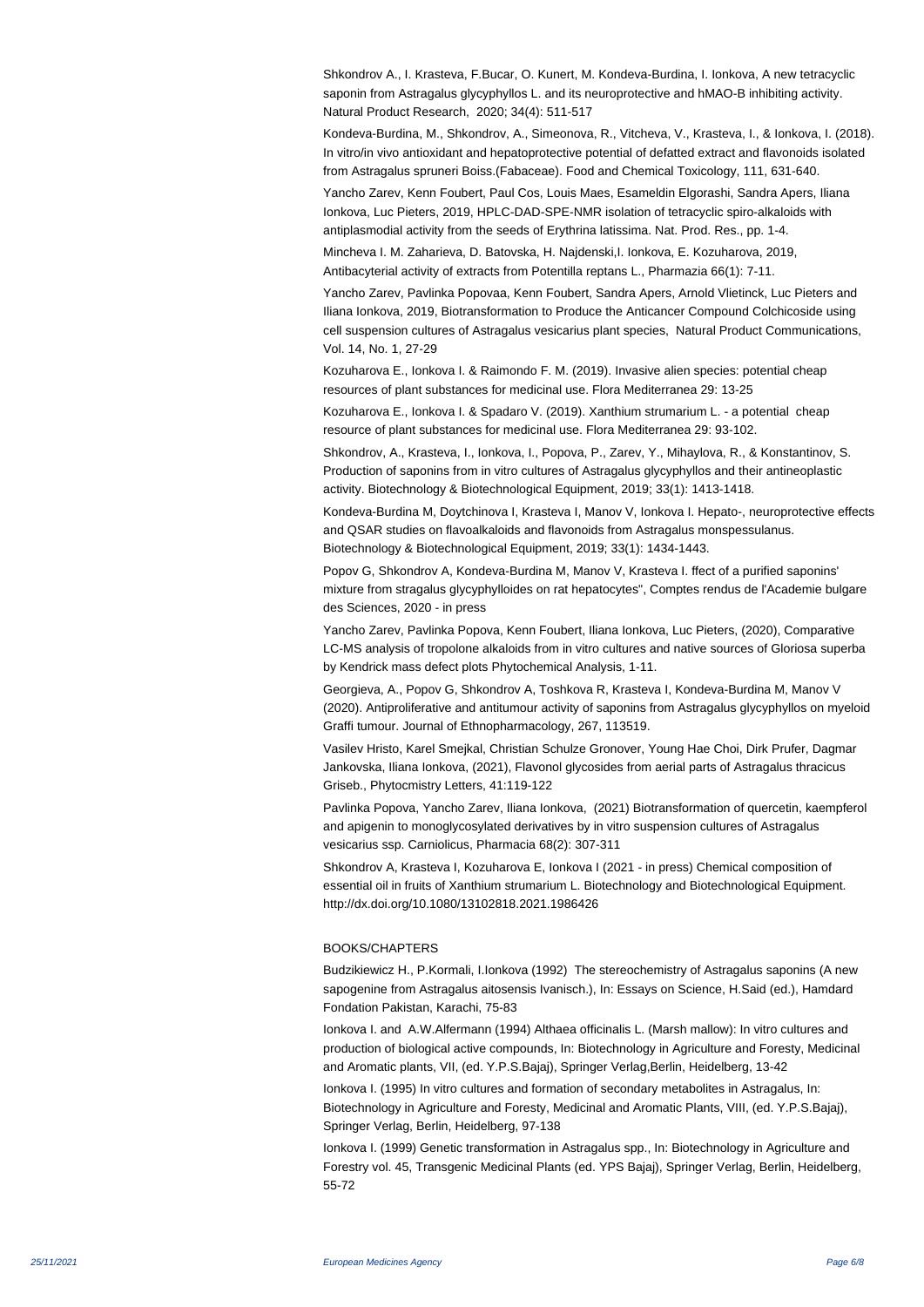Ionkova I. and R.Krumov (2000) Medicinal Plants (ed. I.Ionkova), Calendola Plovdiv, Bulgaria, pp.264

Ionkova I. (2002) In vitro culture and the production of secondary metabolites in Hyoscyamus reticulatus L, In: Biotechnology in Agriculture and Foresty, Medicinal and Aromatic Plants, (ed. T. Nagata & Y.P.S.Bajaj), vol. 49, Springer Verlag, Berlin, Heidelberg, 75-94

Ionkova (2006) In: G.Kitanov, I.Asenov, I. Ionkova, S.Nikolov, S.Ninov Practicum in pharmacognosy, (ed.S.Nikolov), Medicine, Sofia, 11-198

Ionkova (2006) In: Encyclopedia of Medicinal Plants (ed. St. Nikolov), "Trud" Sofia, pp.556

Ionkova I. (2009), Hyoscyamus Reticulatus L., In: Recent Progress in Medicinal Plants, (J.N. Govil and V. K. Singh - ed., Publisher: Houston, Tex., ISBN: 1933699094), Studium Press LLC, USA, 381-397

Ionkova (2010) Pharmaceutical biotechnology, ISBN 978-954-92310-2-1, "Es Print" -Sofia, pp.298

Ionkova (2010) Pharmacognosy (for foreign students) pharmacognosy/lectures-eng.html

Ionkova I. (2010), Podophyllotpxin and related lignans: Biotechnological Production by in vitro plant cell cultuers, In: "Medicinal plant biotechnology", (Editor: Rajesh Arora), CABI Publishing, Wallingford, Oxon, United Kingdom, Chapter 9, 1-18

Ionkova (2016) Pharmacetical biotechnology , In: "Biotechnological medicines - from laboratory to patient" (A. Stoimenova, Ch. Zachev) Cl. Ohridski-Sofia, Chapter 1: 25-72

Sasheva P. and I. Ionkova (2017), Small Cells for Big Ideas& The Cytotoxic Podophyllotoxin and the Long Journey in Discovering Its Biosynthetic Pathway In:Biotechnology and Production of Anticancer Compopunds (ed. Sonia Malik), Springer, 177-200

Projects Work research experience abroad (DAAD, UNESCO, NATO, OAD, etc): Germany - University of Dusseldorf, Belgium - Free University of Brussels, Austria - University of Graz - 1987-1989, 1992,1995, 1996, 1999, 2003, 2006, 2009.

Project management - director of International and national research projects:

 1991 - 1993 "Natural products of medicinal importance from plant cell and organ cultures of families Solanaceae and Fabaceae", financed by Kernforschungszentrum, Karlsruhe, Project N: X214.2, **Germany** 

 1996 - Research Project "Use of DNA as affinity probe for detection and isolation of biological substances", financed by Konferenz der Deutschen Akademien der Wissenschaften, Mainz, Aktenzeichen: 960.4-129 Universitat Dusseldorf, Germany

 1996 - Project N: HTECH.CRG 960358/1232(96)JARC-411 "Extraction of toxic metals from contaminated soils by tolerant Datura stramonium plants", financed by Scientific and Environmental Affairs Division of NATO, Belgium

 1995 - 1996 Project BG/1 "Modern Teaching and training in pharmacognosy and chemotherapeutic pharmacology for under and postgraduate students" (contemporary teaching methodologies), financed by CEEPUS, Wien, Austria

 1993 - Project N: MU 11/Med "Molecular-biologic approach for discovery of plant immunostimulatig and anticancer drugs", financed by Ministry of Education Technology and Science, Bulgaria

 1999 - Project No VRP-L-8 "Model systems for ecotoxicological evaluation of heavy metals in plants" financed by Ministry of Education Technology and Science, Bulgaria

 1994 - 1996 Project N: L 409 "Use of DNA as affinity probe for detection and isolation of biological substances", financed by Ministry of Education Technology and Science, Bulgaria

 2007-2009 Project No: TK-L-1607/06 "Production of anticancer lignans in in vitro cultures of bulgarien Linum species" financed by Ministry of Education Technology and Science, Bulgaria

Memberships Membership of international professional societies: American Society of Pharmacognosy; International Society for Medicinal Plant Research; AMAPSEEC; Bulgarian Union of Pharmacy Member of Editorial Board of International scientific journals: Pharmacognosy Magazine (Shivananda B. G. ed); Pharmacognosy Review (Shivananda B. G. ed); Pharmacy (Sofia) Member of Expert commission within the Sixth Framework Program of the European Union - SEE-ERA.NET - Invited reviewer of the projects in the field of Biotechnology and Phytochemistry Invited reviewer of scientific projects at international level (EU) Invited reviewer in international and national scientific journals: J. of Botany (Belgium); J. of